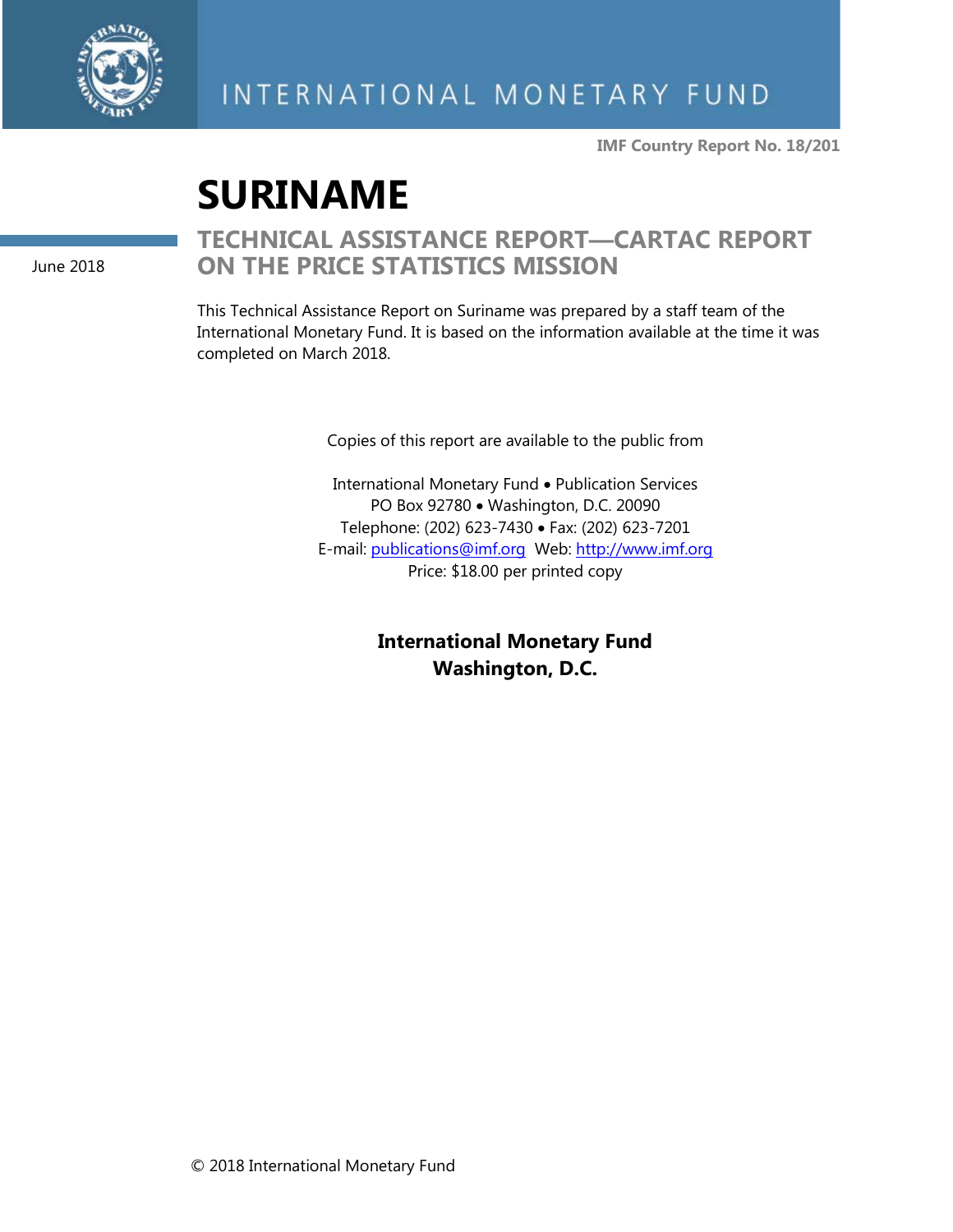**Caribbean Regional Technical Assistance Centre**



# **SURINAME**

# **REPORT ON THE PRICE STATISTICS MISSION**

(August 21–September 1, 2017)

**Prepared by Mari Yla-Jarkko**

**March 2018**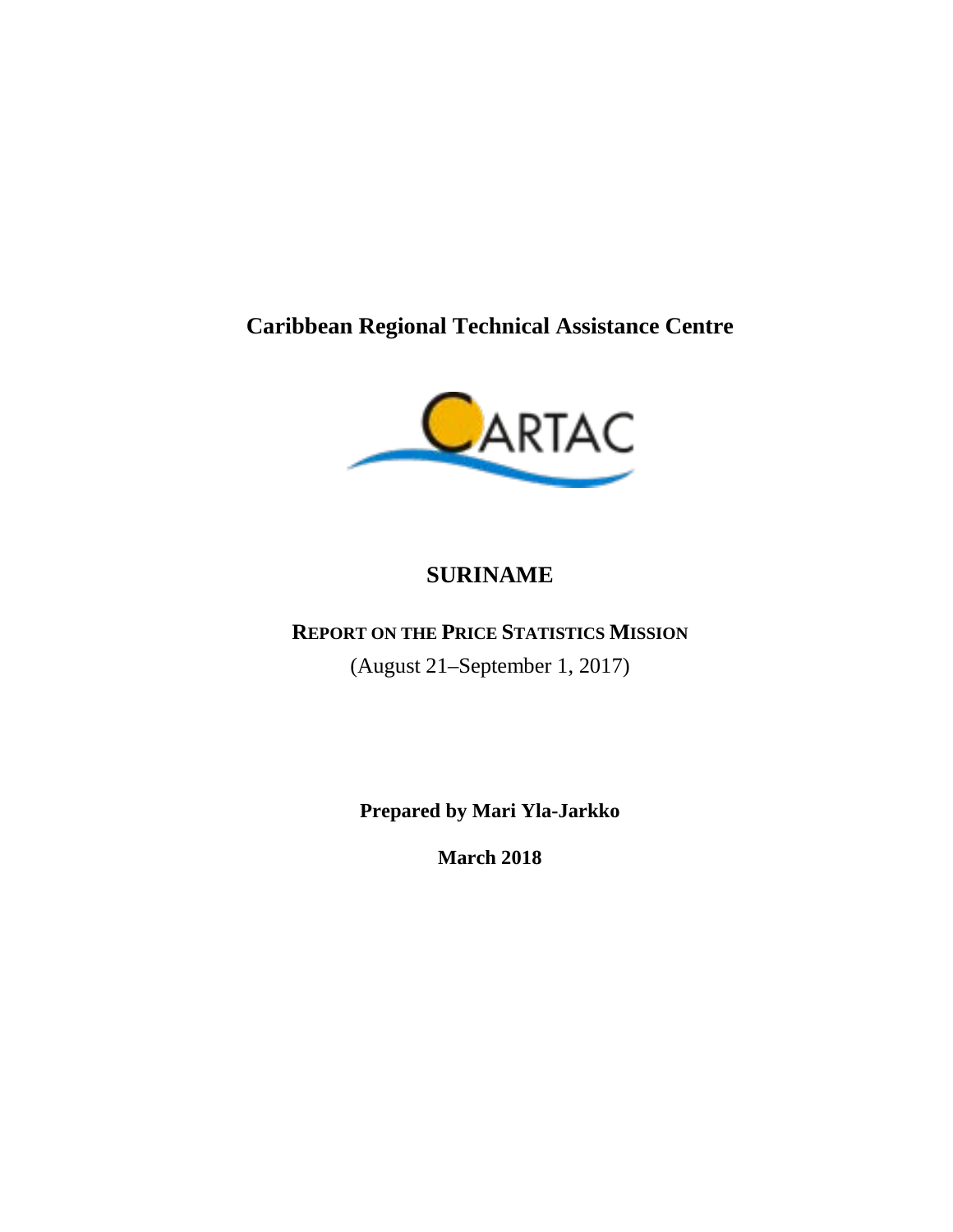The contents of this report constitute technical advice provided by the staff of the International Monetary Fund (IMF) to the authorities of Suriname in response to their request for technical assistance. This report (in whole or in part) or summaries thereof may be disclosed by the IMF to IMF Executive Directors and members of their staff, as well as to other agencies or instrumentalities of the TA recipient, and upon their request, to World Bank staff, and other technical assistance providers and donors with legitimate interest, members of the Steering Committee of CARTAC, unless the TA recipient specifically objects to such disclosure (see [Operational Guidelines for the](http://www.imf.org/external/np/pp/eng/2013/061013.pdf)  [Dissemination of Technical Assistance Information\)](http://www.imf.org/external/np/pp/eng/2013/061013.pdf). Publication or Disclosure of this report (in whole or in part) or summaries thereof to parties outside the IMF other than agencies or instrumentalities of the TA recipient, World Bank staff, other technical assistance providers and donors with legitimate interest members of the Steering Committee of CARTAC, shall require the explicit consent of the TA recipient and the IMF's Statistics Department.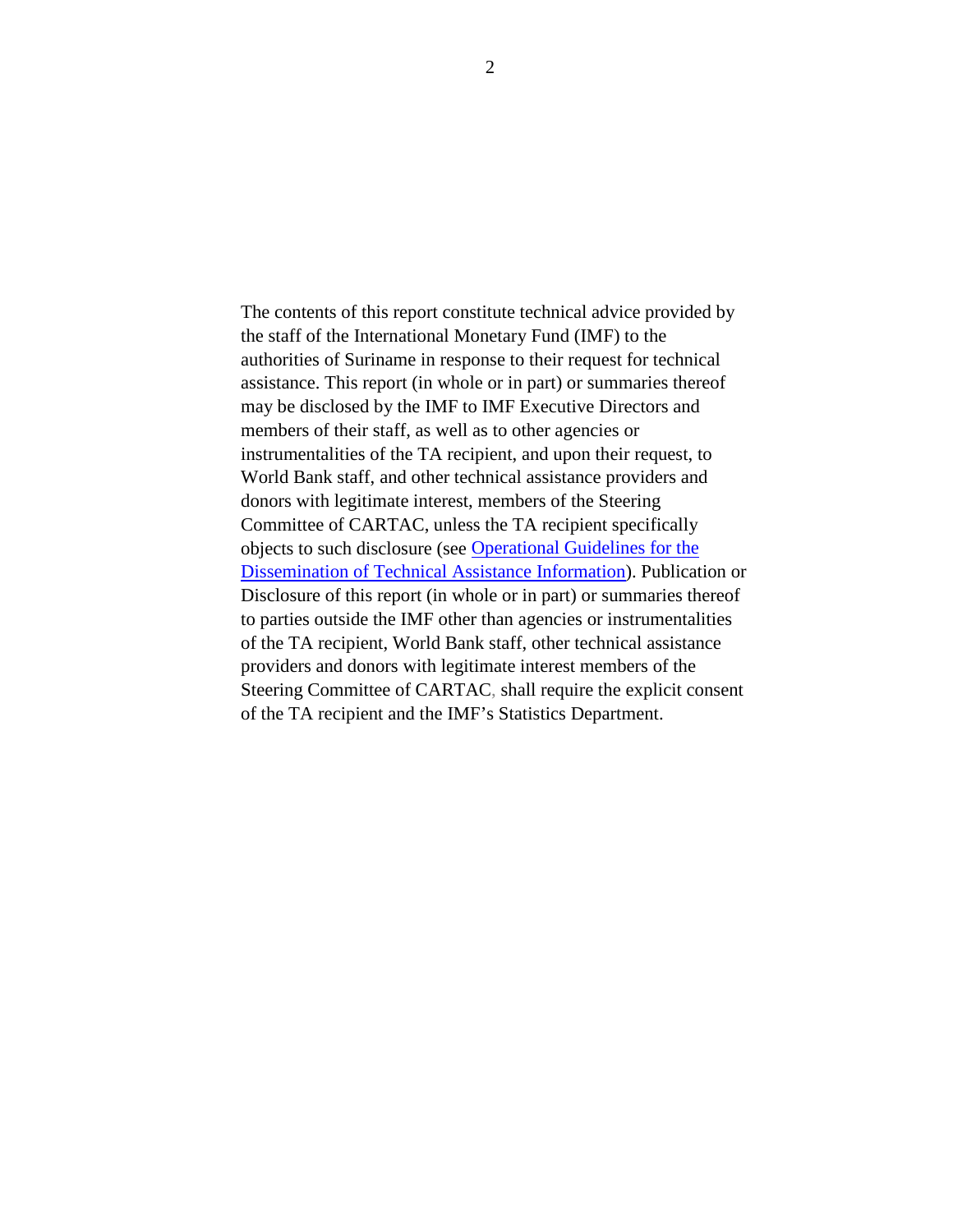|               | DETAILED TECHNICAL ASSESSMENT AND RECOMMENDATIONS 7                                     |  |
|---------------|-----------------------------------------------------------------------------------------|--|
| I.            |                                                                                         |  |
|               |                                                                                         |  |
|               |                                                                                         |  |
|               |                                                                                         |  |
|               |                                                                                         |  |
| II.           |                                                                                         |  |
| <b>Tables</b> | 1. Suriname's Previous and Updated CPI Weights April–June 2009 and April–June 20166     |  |
|               |                                                                                         |  |
|               | 2. Treatment of Missing Values of Food and Non-alcoholic Beverages in the CPI           |  |
| Appendixes    |                                                                                         |  |
|               | 1. Unit Measurement, Time Reversal, and Transitivity Tests for Elementary Aggregate     |  |
|               |                                                                                         |  |
|               | 2. Illustration of Consistency in Aggregation, Using Monetary Units (MU) for Weighing15 |  |

# Contents Page

3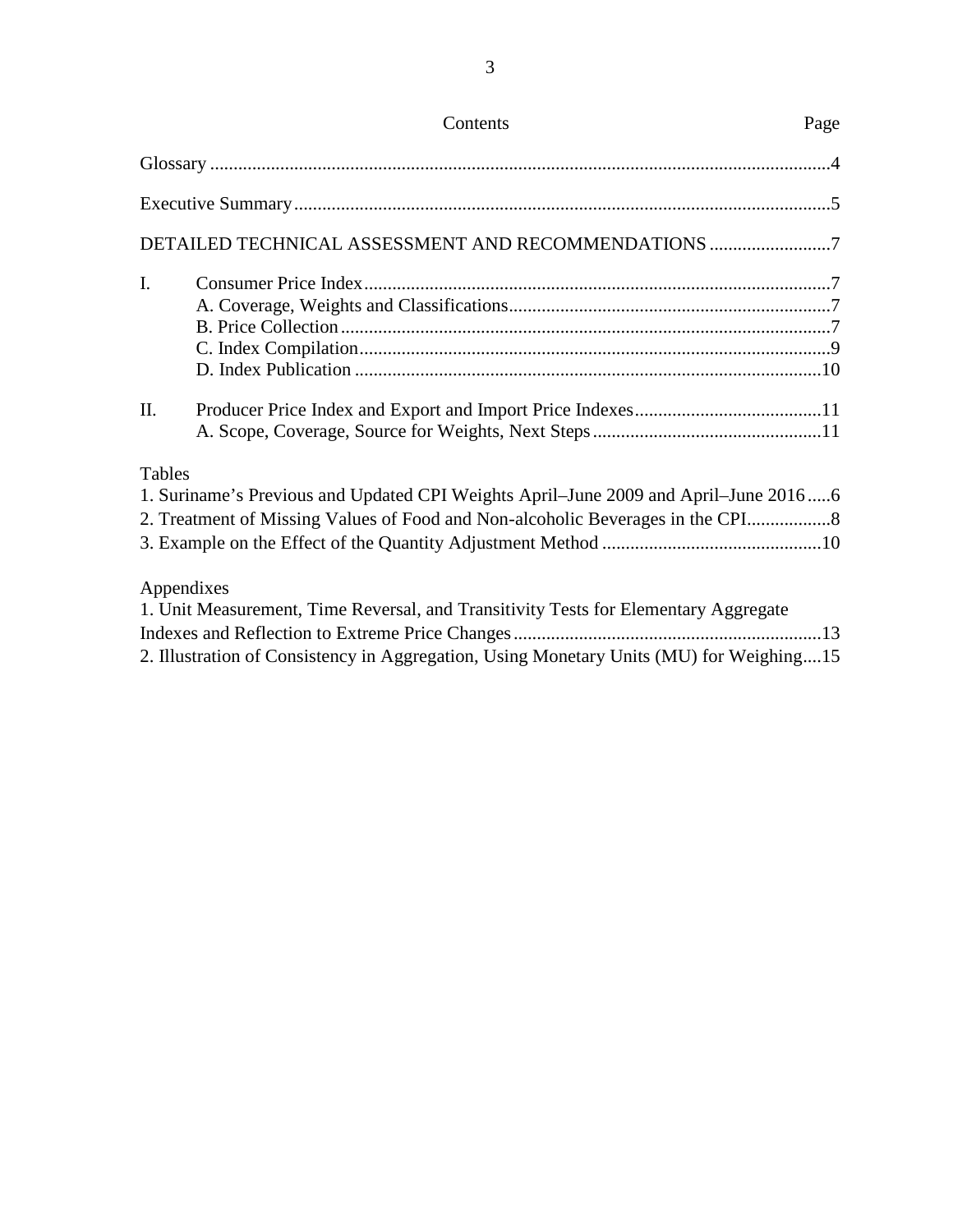# **GLOSSARY**

| <b>ANAS</b>       | <b>Annual National Accounts Survey</b>                        |
|-------------------|---------------------------------------------------------------|
| <b>BR</b>         | <b>Business Register</b>                                      |
| <b>CARTAC</b>     | Caribbean Region Technical Assistance Centre                  |
| <b>CBS</b>        | <b>Central Bank of Suriname</b>                               |
| <b>COICOP</b>     | Classification of Individual Consumption according to Purpose |
| <b>CPI</b>        | Consumer Price Index                                          |
| <b>CPI</b> Manual | Consumer Price Index Manual 2004                              |
| EA.               | Elementary aggregate                                          |
| <b>GBS</b>        | General Bureau of Statistics, Suriname                        |
| <b>HBS</b>        | <b>Household Budget Survey</b>                                |
| <b>IMF</b>        | <b>International Monetary Fund</b>                            |
| <b>PPI</b>        | <b>Producer Price Index</b>                                   |
| <b>QESS</b>       | <b>Quarterly Economic Statistics Survey</b>                   |
| <b>SBS</b>        | <b>Small-Business Survey</b>                                  |
| <b>STA</b>        | Statistics Department of the IMF                              |
| <b>SUT</b>        | Supply and Use Table                                          |
| <b>XMPI</b>       | <b>Export and Import Price Index</b>                          |
| <b>XPI</b>        | <b>Export Price Index</b>                                     |
|                   |                                                               |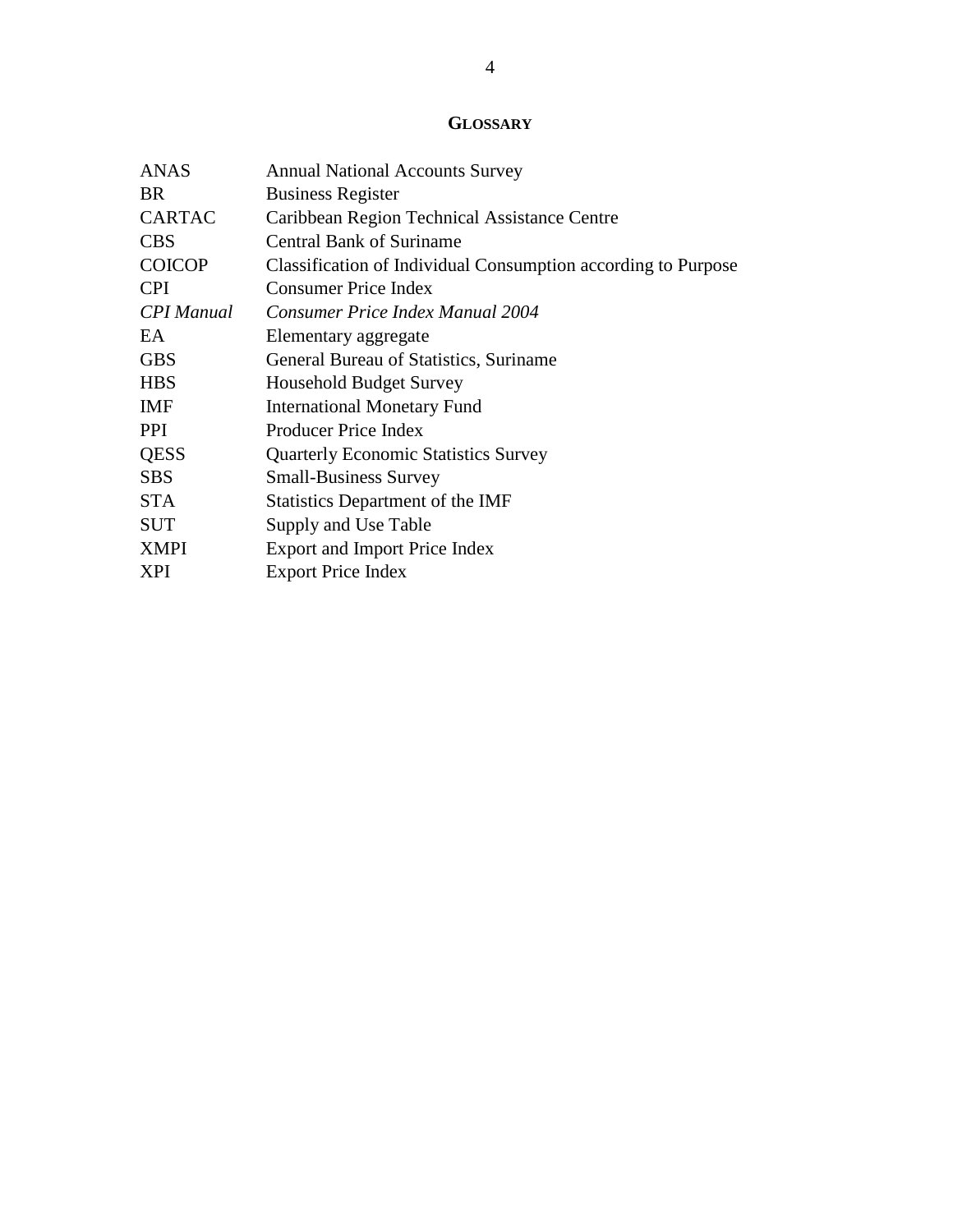#### **EXECUTIVE SUMMARY**

**In response to a request from Suriname's General Bureau of Statistics (GBS) and Ministry of Finance,** and in consultation with the IMF's Western Hemisphere Department, a mission of the IMF's Caribbean Regional Technical Assistance Center (CARTAC) visited Paramaribo, Suriname during August 21 to September 1, 2017 to review and provide advice on improving the price statistics of Suriname.

**The mission discussed issues concerning the consumer price index (CPI), the producer price index (PPI) and export price index (XPI).** On the CPI, the mission reviewed current practices and provided some recommendations. The main recommendations are to switch from a Dutot to a Jevons index on the elementary aggregate level and to start publishing the CPI according to the Classification of Individual Consumption according to Purpose (COICOP) on a class level provided the number of items permits. On the planned PPI and XPI, the discussion focused on available data sources and next steps for developing a PPI for Suriname.

**Reliable price statistics are essential for informed economic policy-making by the authorities.** They also provide the private sector, foreign investors, rating agencies, and the public in general with important inputs in their decision-making, while informing both domestic economic policy and IMF surveillance. A comprehensive PPI also enables robust estimates of real GDP to be compiled.

**The GBS publishes the CPI on a monthly basis.** The publication includes indexes for 11 divisions (major groups in GBS terminology) and subgroup indexes for several of the divisions. The sub classification has similar groupings as the COICOP. At the highest level, division 9 and 10 are combined.

**The CPI is a Laspeyres-type index.** On the elementary aggregate (EA) level a Dutot formula is used. The current CPI has an index reference period of April–June 2016 and is based on information received from the Household Budget Survey (HBS) conducted between November 3, 2013 and August 31, 2014. The previous CPI index reference period was April–June 2009. The biggest changes in the weights were in groups of food and housing (Table 1).

**The GBS does not currently compile a PPI or a XPI.** The GBS has recently completed the *Establishment Census 2016,* that could be used as data source for developing a PPI and a XPI for Suriname.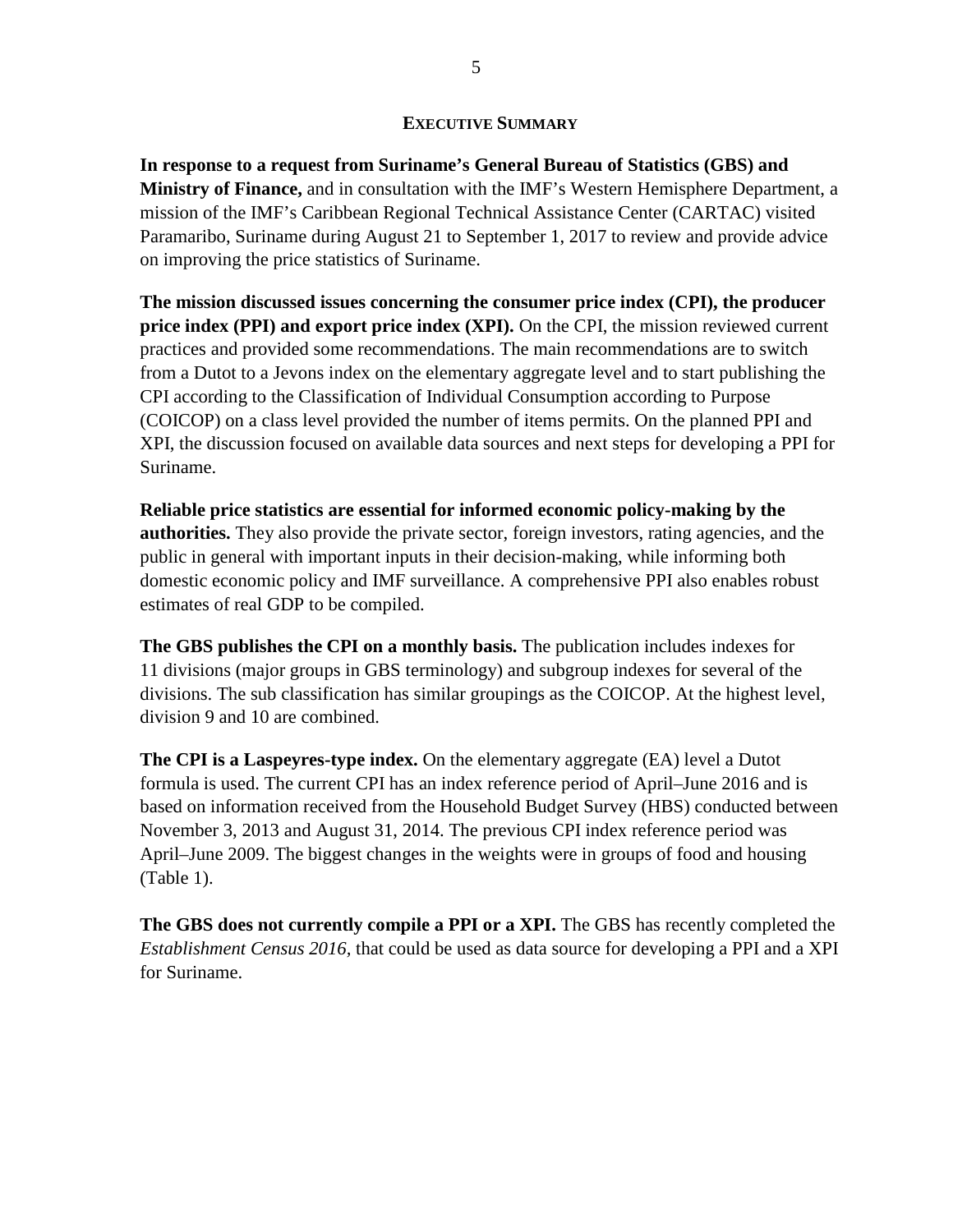**Table 1. Suriname's Previous and Updated CPI Weights April–June 2009 and April–June 2016 (in percent)**

|      | <b>COICOP Major Groups</b>        | April-June<br>2009 | April-June<br>2016 | Change, %-<br>points |
|------|-----------------------------------|--------------------|--------------------|----------------------|
|      | Food and Non-Alcoholic Beverages  | 40.4               | 31.3               | $-9.1$               |
| 2    | Alcoholic Beverages and Tobacco   | 2.9                | 1.8                | $-1.1$               |
| 3    | Clothing and Footwear             | 3.6                | 3.9                | 0.3                  |
| 4    | Housing and Utilities             | 14.1               | 22.9               | 8.8                  |
| 5    | <b>Housing Furnishings</b>        | 4.8                | 5.2                | 0.4                  |
| 6    | <b>Health Care</b>                | 2.6                | 4.7                | 2.1                  |
|      | Transportation                    | 11.7               | 12.3               | 0.6                  |
| 8    | Communication                     | 3.9                | 4.3                | 0.4                  |
| 9&10 | Recreation, Culture and Education | 4.1                | 3.4                | $-0.7$               |
| 11   | Food Away from Home               | 1.4                | 0.8                | $-0.6$               |
| 12   | Miscellaneous Goods and Services  | 10.7               | 9.4                | $-1.3$               |

Source: The CPI press release of the GBS 01/24/2018.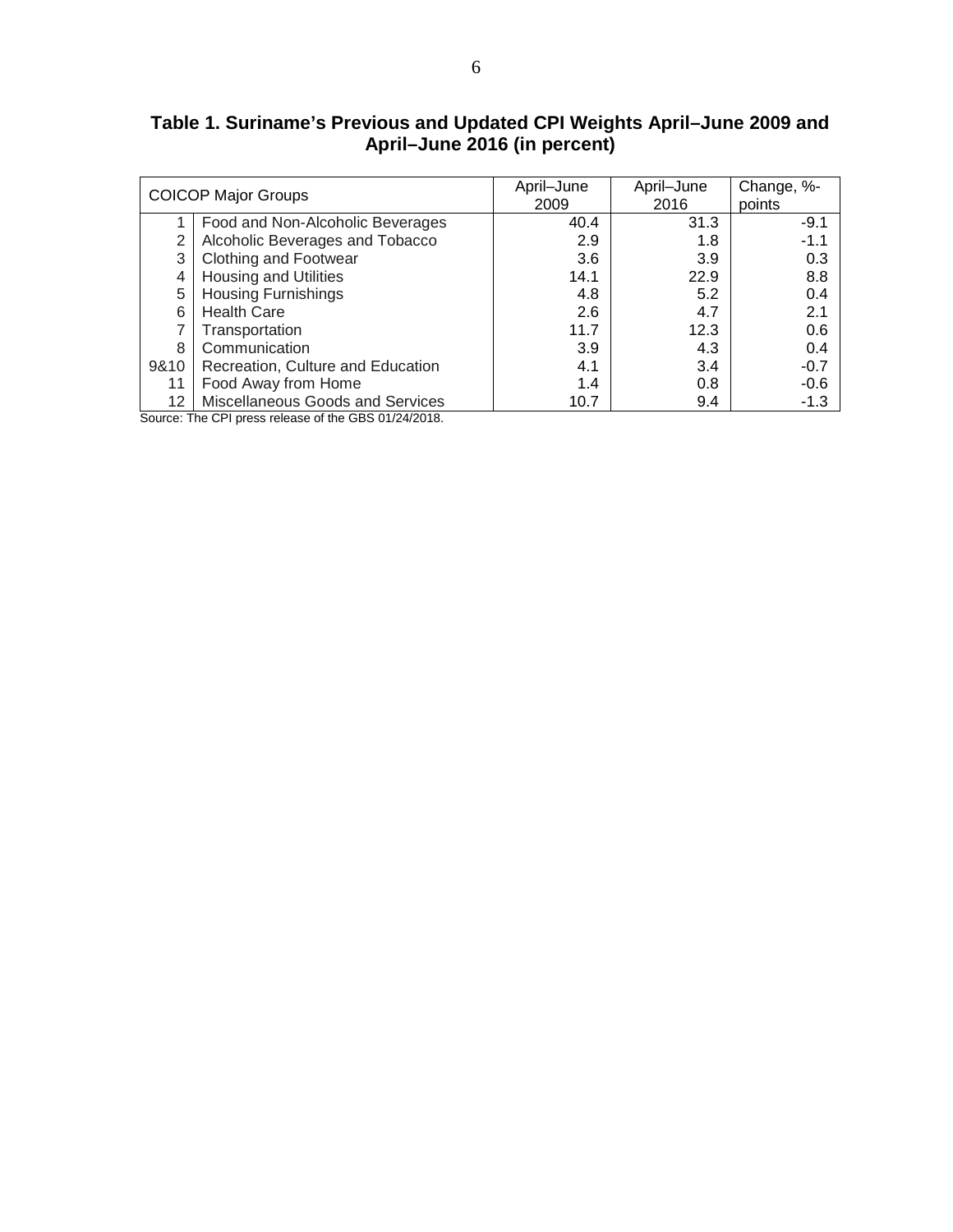#### **DETAILED TECHNICAL ASSESSMENT AND RECOMMENDATIONS**

#### **I. CONSUMER PRICE INDEX**

#### **A. Coverage, Weights and Classifications**

1. **The CPI weights, product groups, and outlets are based on the Household Budget Survey (HBS) conducted between November 3, 2013 and August 31, 2014 (10 months).** According to international recommendations the HBS should cover 12 consecutive months to cover the consumption of seasonal products. However, the GBS has found that a survey covering seven to eight months is sufficient for Suriname as seasonal patterns in household consumption are minimal. The mission recommends to verify the pattern from time to time.

2. **The CPI uses the Classification of Individual Consumption according to Purpose (COICOP) at the division level, combining 9 and 10.** The published data include information on the divisions and some subgroups. In view of cross-country comparability including regional data comparison, the GBS may consider adding the publication of data following COICOP for all official levels of COICOP down to 4-digit level if the number of items per class permits. This would also assist the users with analyzing the CPI. Both systems could be done in parallel. The classes with small weight can be excluded and their weights be distributed to other groups

#### *Recommended actions:*

- *Consider publication of the CPI at a more detailed level to allow more precise analysis of the CPI.*
- *Consider moving to (or adding) COICOP classification at the group level and class level at the next rebasing.*
- *When adopting COICOP, focus on classes that are relatively important. In all cases all expenditure should be included in the weights.*

#### **B. Price Collection**

#### 3. **The prices are collected from five regional Domains grouped from seven**

**Districts.** Item selection for each Domain reflects the Domain's consumption patterns. The number of items varies from 208 for Nickerie (including Wageningen) to 258 for ParWan (i.e., Paramaribo and Wanica). The mission advised that this approach is reasonable when there are differences in consumption patterns.

4. **The prices are collected from both markets and outlets.** For some products the average price over a store type is calculated and then weighted by the relative number of observations. In case this outlet type average price is not needed for other purposes, this step is unnecessary. The number of each outlet type in price collection in each Domain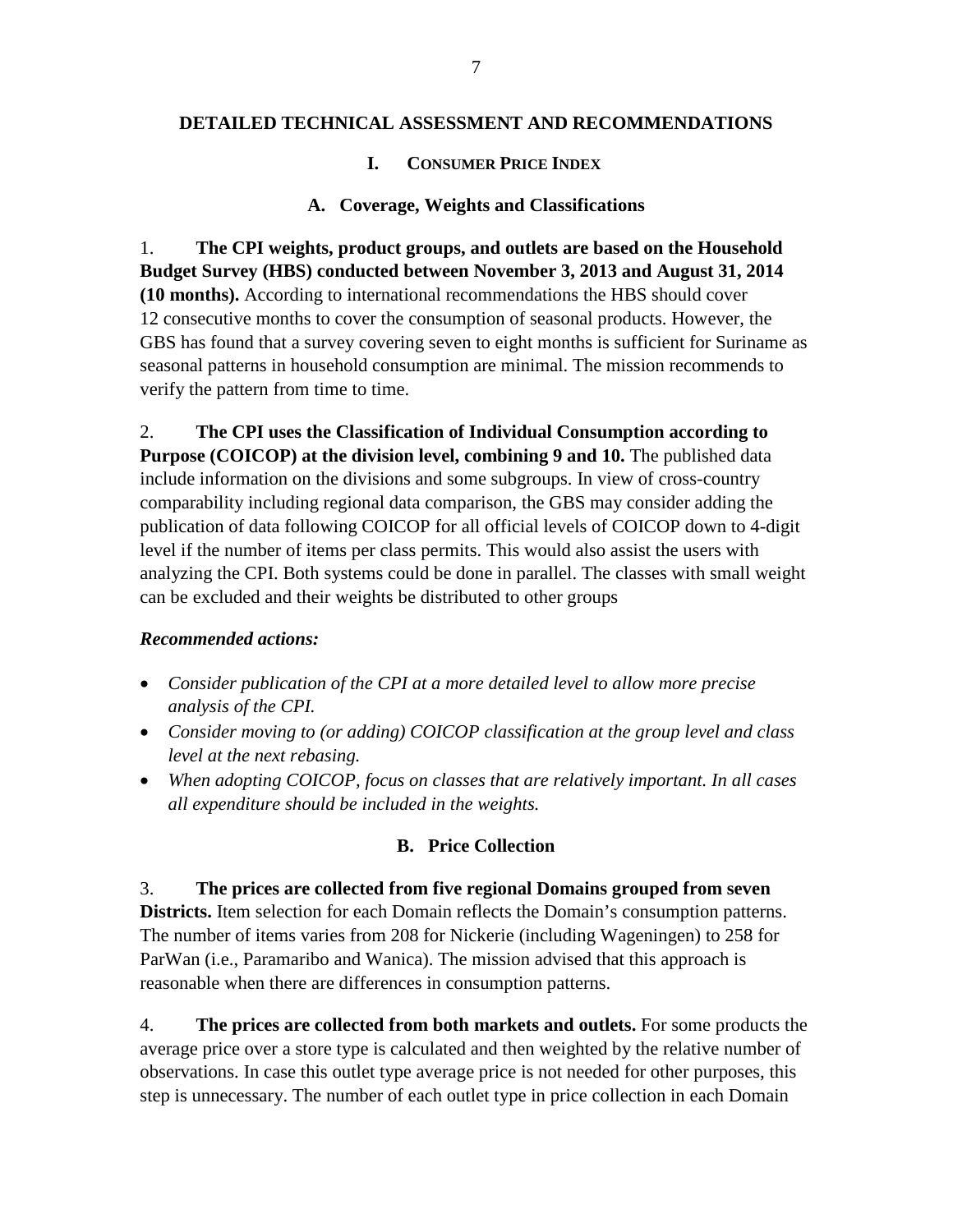should reflect the purchase habits of residents of the Domain. In some products there are only one or two prices available and several providers. In these cases, the market shares of providers should/could be used to aggregate the prices. Normally this approach is used for products such as mobile phone services.

5. **In Suriname, for each price observation a price collector chooses a representative item to be included in the index compilation**. In addition, two alternative shadow items with price data are collected from the base period onwards. If the representative item is available, the shadow item prices are not used in the calculations. This is a resource demanding method for treating a missing items problem. A less resource demanding alternative would be to use all prices in the calculation. When the item is temporarily unavailable, the price can be imputed. If the item is permanently unavailable, the replacement should be chosen. If the price is temporarily missing for more than three months, according to international recommendations a replacement should be introduced.

6. **According to the data received from the GBS Consumer Price Index Section, the missing prices of food and non-alcoholic beverages are common in Suriname.** On the calculations 24-44 percent of the prices were missing during the price collection (see Table 2) and in a majority of the cases either shadow alternative or group imputation was used. In five percent of the cases a carry forward method was used. A carry forward method is reasonable in cases where the price is known to remain unchanged during the period of time, for example certain fees, such as hospital fees that are normally adjusted only once a year.

|                                        | May-17 | $Jun-17$ | <b>Jul-17</b> |
|----------------------------------------|--------|----------|---------------|
| Price not missing                      | 56.5   | 75.7     | 57.8          |
| Shadow alternative or Group imputation | 37.8   | 18.2     | 36.2          |
| Carry forward                          | 4.9    | 5.3      | 5.0           |
| Imputation                             | 0.5    | 0.6      | 0.8           |
| Substitute: comparable                 | 0.2    | 0.2      | 0.2           |
| Substitute: with quality adjustment    | 0.1    | 0.1      | 0.1           |

#### **Table 2. Treatment of Missing Values of Food and Non-alcoholic Beverages in the CPI (in percent)**

Source: The GBS Consumer Price Index Section.

7. **In total there are 6,940 target prices included in the CPI calculations each month.** 276 of the 316 items (i.e., joint set of the five regions or domains) have at least one shadow product price. As there are 208-258 products in the index for the five regions, for each region there are, on average six to seven prices per product  $(=6,940/227/5)$ . If the products are homogeneous and the prices do not vary too much, the number of price observations can be lower, but for the heterogenous and volatile products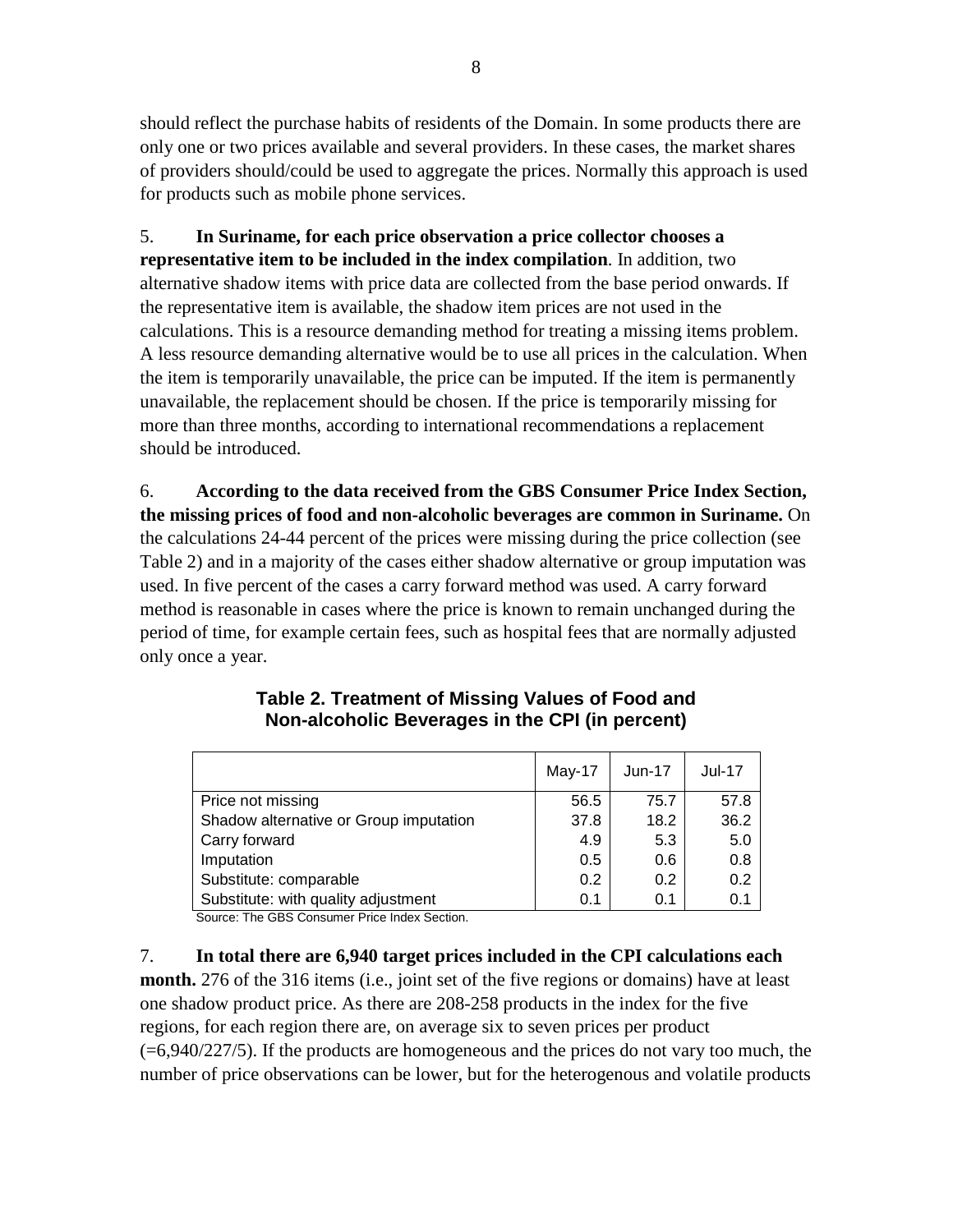more price observations should be included to better reflect the actual changes of prices. A cost neutral choice is to include the shadow products prices into the calculations.

#### *Recommended actions:*

- *Continue to have regional consumption baskets reflect the consumption expenditures of each Domain.*
- *Use the imputation method for temporarily missing prices in the majority of cases.*
- *Continue the use of a carry forward method for goods and services when prices are known to remain unchanged during a period of time.*
- *Increase the number of price observations per Domain and reflect the volatility of prices. A cost neutral choice is to include all collected prices into the calculations.*
- *Continue to collect prices from different outlet types in Domains. The number of different outlet types should reflect the consumption habits of residents. For some products, if applicable, market/expenditure shares should/could be used in aggregation.*

## **C. Index Compilation**

### 8. **In Suriname, the CPI on the elementary aggregate (EA) level, a product index for a Domain, is calculated using a ratio of arithmetic mean prices (Dutot**

**index)**. According to international recommendations, a Dutot index should be used for homogeneous products. For EA indexes a Jevons index produces better results as it passes proportionality, unit measurement, time reversal, and transitivity tests (see Appendix 1). A change from Dutot to Jevons will require some explanation to the public and a technical note could be made available along with some intuitive explanations. For example, Jevons better reflects the typical consumer behavior or moving from more expensive to less expensive products.<sup>[1](#page-9-0)</sup>

9. **From the EAs upward the GBS aggregates 32 subgroups for each Domain and then from Domain indexes to a Suriname national level.** In aggregation, the expenditure weights of each Domain for each product is used. This Laspeyres-type index compilation from the EA level up is in line with the international recommendations. In compilation, monetary units should be used as weights, so that the index remains consistent in aggregation (i.e., the index remains unchanged whether calculated from national level up or from Domain level, see Appendix 2 for example).

10. **When replacing an item with a new representative, the GBS either imputes or uses judgment to determine whether the substitute is comparable or whether quantity adjustments are required.** For quantity adjustment, the GBS sums the individual prices and derives the sum of individual quantities (in lbs.) and then converts

<span id="page-9-0"></span><sup>&</sup>lt;sup>1</sup> See Consumer Price Index Manual, 2004, paragraphs 11.43-11.50.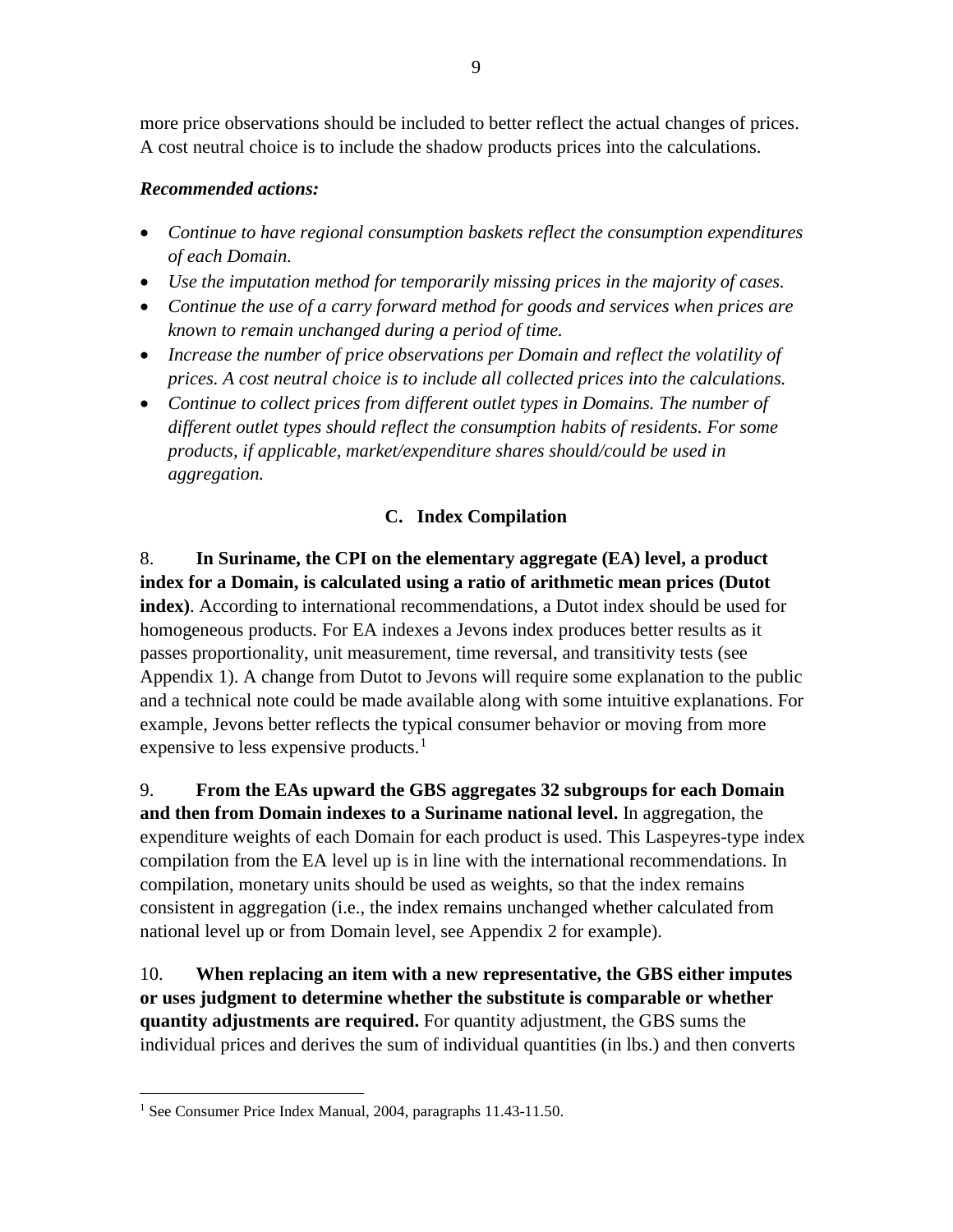to the desired unit. Taking into account the quantity changes is appropriate, but the chosen approach sometimes shows price change when the unit price remains unchanged. The quantity standardization should be done at the product offer level. (see Table 3). However, as the amount of quantity adjustments is only 0.1 percent for all products (see Table 2), the effect to the index is minor.

|                   | Month 1   |                 |            | Month 2     |                |            |
|-------------------|-----------|-----------------|------------|-------------|----------------|------------|
|                   | Price     | Quantity        | Price/lbs. | Price       | Quantity       | Price/lbs. |
| Item 1            | 200       | 0.5             | 400        | 400         |                | 400        |
| Item <sub>2</sub> | 200       | 0.5             | 400        | 200         | 0.5            | 400        |
| Item 3            | 300       |                 | 300        | 300         |                | 300        |
| Item 4            | 400       | 4               | 400        | 400         |                | 400        |
| Item 5            | 600       | 2               | 300        | 600         | $\overline{2}$ | 300        |
| Sum               | 1700      | 5               |            | 1900        | 5.5            |            |
| Average price     |           |                 |            |             |                |            |
| Current way       | $1700/5=$ | 340             |            | $1900/5.5=$ | 345.4545       |            |
| At item level     |           |                 | 360        |             |                | 360        |
| Index             |           |                 |            |             |                |            |
| Current way       |           | 345.45/340*100= |            |             | 101.60         |            |
| At item level     |           | 360/360*100=    |            |             |                | 100        |

**Table 3. Example on the Effect of the Quantity Adjustment Method**

#### *Recommended actions:*

- *Use the Jevons (geometric average) at the elementary aggregate level for all products.*
- *Continue to use a Laspeyres-type formula from the elementary aggregate level up using monetary units as weights so that the index is consistent in aggregation.*
- *Continue to use imputation or direct comparison, where applicable, as quality adjustment method.*
- *The quantity adjustments should be done at the item level.*

## **D. Index Publication**

## 11. **The GBS publishes the CPI around the 22nd of the month following the**

**reference month.** The first published results are preliminary and this is stated at the press release. The final CPI is published one month later together with the next month's publication. The press release also explains that the results are first published to a certain group of authorities and to the public. The publication process is transparent.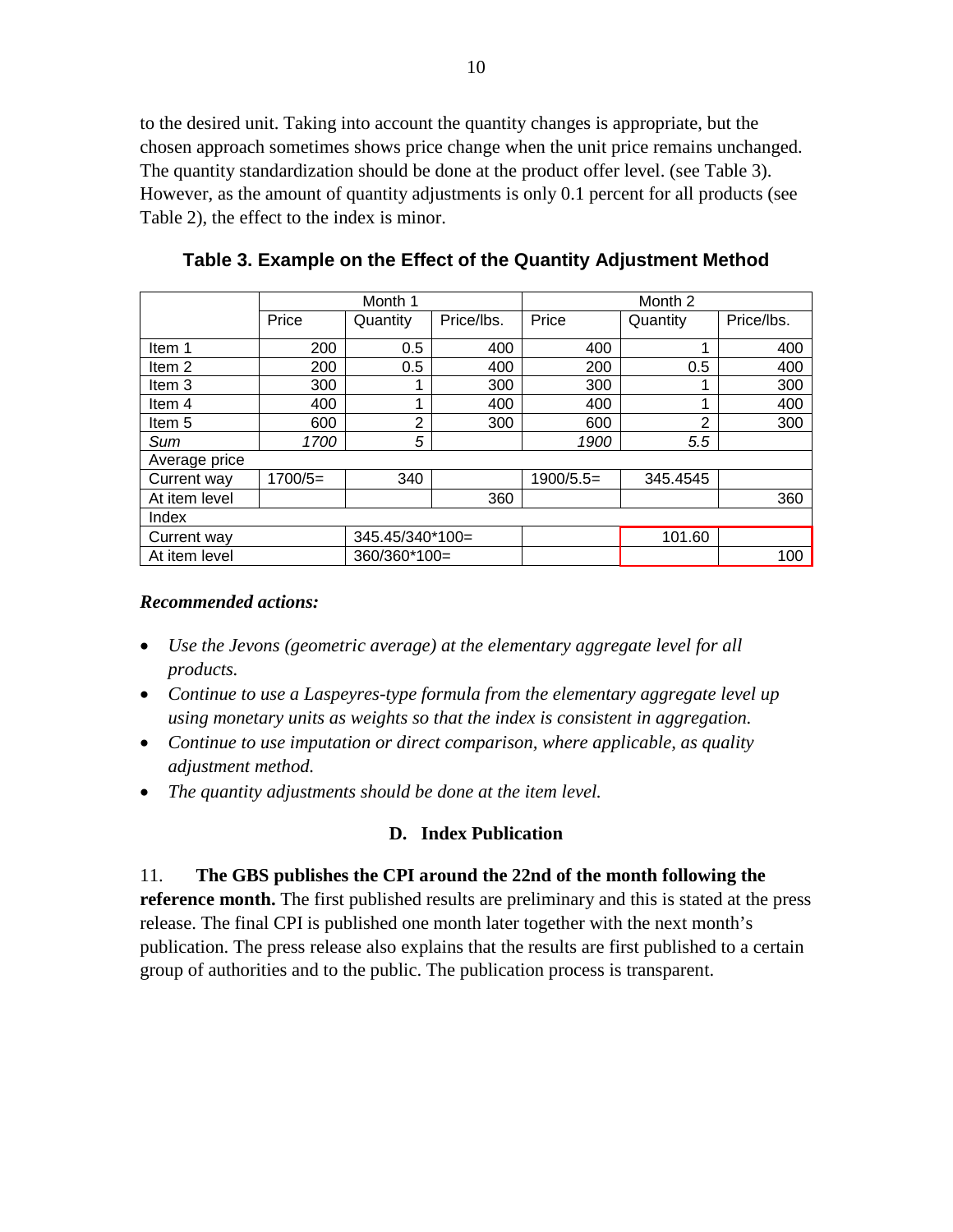# 12. **The press release includes indexes and the change rates compared to**

**different price periods. [2](#page-11-0)** Long time series are not available, but the publication includes link factors for major groups and total index for the previous CPI 2009: Apr-Jun=100.

13. **The GBS webpages include materials from the press conference held when publishing the current CPI.** However, metadata do not appear to be publicly available. Public metadata would be useful for the users.

### *Recommended actions:*

- *Consider the publication of metadata on the website.*
- *Continue to have the press conference when first publishing a rebased CPI.*

## **II. PRODUCER PRICE INDEX AND EXPORT AND IMPORT PRICE INDEXES**

#### **A. Scope, Coverage, Source for Weights, Next Steps**

14. **Suriname is currently in the process of developing a new PPI. The primary users of the PPI (and XPI) will be the GBS' national accounts division.** Other users will be Central Bank of Suriname and Ministry of Finance, trade and business representatives, and other users including researchers.

15. **A primary reason for developing a PPI is to improve and develop quarterly measures of economic growth**. A PPI supports volume changes in GDP for measures of GDP at constant prices. Improvements to detailed nominal gross value-added estimates in Suriname will arise from the development of Supply and Use Tables (SUTs), rebasing of GDP to 2015, and the recent completion of a Business Register (BR) for 2015 make it opportune to develop a PPI as a deflator for the improved estimates.

16. **An enhanced PPI survey for the establishments would provide information for representative goods for the export and domestic market, as relevant.** Mining and mining-related exports accounted for 80.63 percent in 2016 and the remaining 20 percent of the export value is relatively concentrated in Rice, Fish and Shrimp, and Wood Pulp. As the exports are concentrated, it is recommendable to collect data both for the PPI and the export price index (XPI) in the same survey.

# 17. **The coverage and the scope of the PPI, including the XPI, should be developed in close cooperation with national accounts, as they use the PPI as**

<span id="page-11-0"></span> $\frac{1}{2}$ GBS, *Consumer Price Index and Inflation over December 2017,*January 2018 as "New Release," available at:<http://www.statistics-suriname.org/index.php/statistieken/downloads/category/24-new-release> or subsequently:<http://www.statistics-suriname.org/index.php/statistieken/downloads> as "History CPI Release."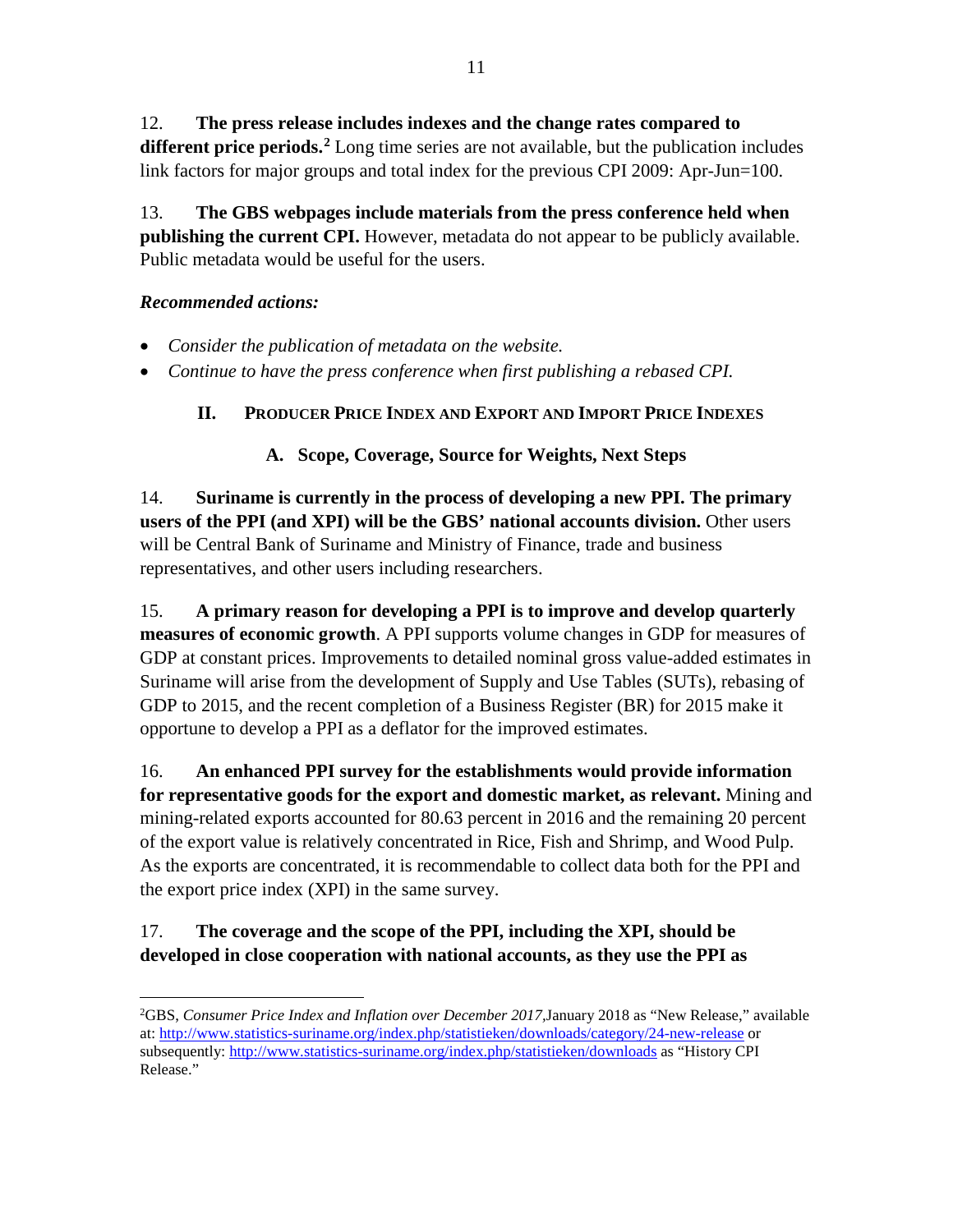**deflator. The GBS has three main surveys of establishments**: [3](#page-12-0) the Quarterly Economic Statistics Survey (QESS), Annual National Accounts Survey (ANAS) both covering "large" establishments with 10 or more employees, and the (annual) Small-Business Survey (SBS) covering "small" establishments. The surveys suffer from relatively high non-response rates, estimated at 40, 65, and 40 to 50 percent respectively.

# 18. **The GBS has recently completed the** *Establishment Census 2016***.** This

provides a listing of the 12,475 business establishments—based on an 89 percent response rate—operating in Suriname as at December 2015: a Business Register (BR). The BR would well serve as a sampling frame for a PPI. Each establishment has "employment" as a measure of size, data on gross output being patchy and too limited for use.

19. The next steps in development work are to define the following issues (in bracket the recommendations):

- a) the type of PPI (output PPI);
- b) purpose (deflator and measure of inflation);
- c) geographical coverage (to exclude the interior);
- d) valuation (basic prices);
- e) coverage of goods and services ("manufacturing and mining" to start with, along with key activities such as "rice" production);
- f) periodicity (quarterly);
- g) integration with current enterprise surveys;
- h) sample design;
- i) confidentiality;
- j) methods of improving non-response (follow-up and incentives);
- k) price collection;
- l) respondent burden;
- m) strengthening of the Statistics Act;
- n) dissemination; and
- o) likely budget and resulting opportunities/constraints.

#### *Recommended actions:*

- *Begin the PPI development with an output index for the industries identified to be important for the main users.*
- *Develop an XPI using price surveys and unit values as part of the development of a PPI.*
- *Derive the weights, sample design, and samples of the PPI using the recently developed Business Register. Consider options to achieve high response rates.*

<span id="page-12-0"></span><sup>&</sup>lt;sup>3</sup> The Central Bank of Suriname (CBS) also undertakes a survey of enterprises. The GBS and CBS should discuss the consolidation of these surveys. Too many surveys may be unduly burdensome to respondents.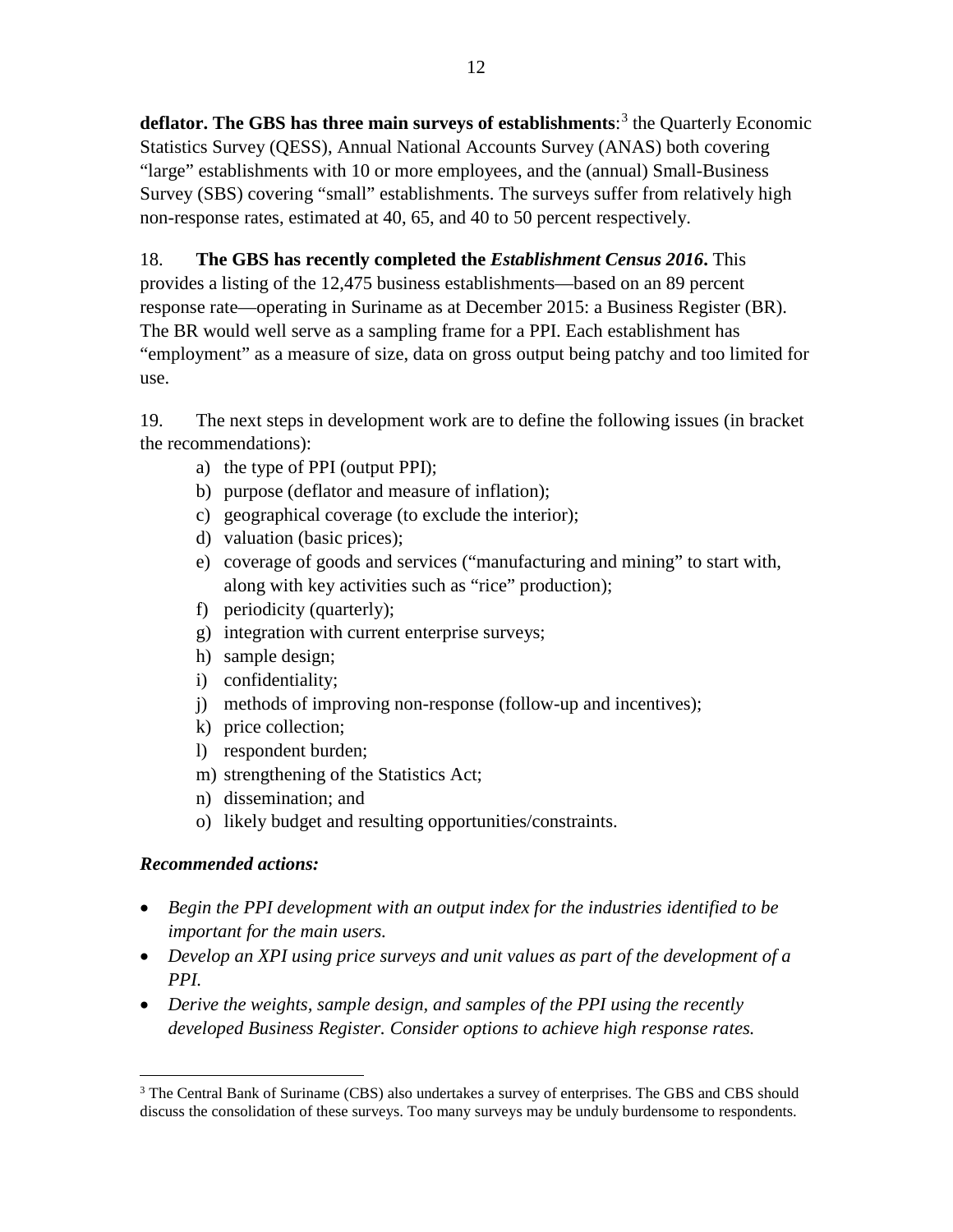#### **APPENDIX 1. UNIT MEASUREMENT, TIME REVERSAL, AND TRANSITIVITY TESTS FOR ELEMENTARY AGGREGATE INDEXES AND REFLECTION TO EXTREME PRICE CHANGES**

| The original situation |          |         |          |  |  |  |  |
|------------------------|----------|---------|----------|--|--|--|--|
|                        | P1<br>P0 |         |          |  |  |  |  |
| Item 1                 | 10.00    | 15.00   | 1.5000   |  |  |  |  |
| Item 2                 | 15.00    | 15.00   | 1.0000   |  |  |  |  |
| Item 3                 | 20.00    | 25.00   | 1.2500   |  |  |  |  |
| ltem 4                 | 40.00    | 45.00   | 1.1250   |  |  |  |  |
| Average                | 21.2500  | 25.0000 |          |  |  |  |  |
| GeoMean                | 18.6121  | 22.4302 |          |  |  |  |  |
|                        |          |         |          |  |  |  |  |
| Dutot                  | 117.6471 |         |          |  |  |  |  |
| Carli                  | 121.8750 |         |          |  |  |  |  |
| Jevons                 | 120.5143 |         | 120.5143 |  |  |  |  |

|         | Unit measurement test |          |             |  |  |  |  |
|---------|-----------------------|----------|-------------|--|--|--|--|
|         | P٥                    | P1       | Price ratio |  |  |  |  |
| Item 1  | 10.00                 | 15.00    | 1.5000      |  |  |  |  |
| Item 2  | 425.25                | 425.25   | 1.0000      |  |  |  |  |
| Item 3  | 20.00                 | 25.00    | 1.2500      |  |  |  |  |
| Item 4  | 40.00                 | 45.00    | 1.1250      |  |  |  |  |
| Average | 123.8125              | 127.5625 |             |  |  |  |  |
| GeoMean | 42.9471               | 51.7573  |             |  |  |  |  |
|         |                       |          |             |  |  |  |  |
| Dutot   | 103.0288              |          |             |  |  |  |  |
| Carli   |                       | 121.8750 |             |  |  |  |  |
| Jevons  |                       | 120.5143 | 120.5143    |  |  |  |  |

| Time reversal test |                                     |          |                 |        |  |  |  |
|--------------------|-------------------------------------|----------|-----------------|--------|--|--|--|
|                    | P <sub>0</sub><br>P1<br>Price ratio |          |                 |        |  |  |  |
| Item 1             | 10.00                               | 15.00    | 1.5000          | 0.6667 |  |  |  |
| Item 2             | 15.00                               | 15.00    | 1.0000          | 1.0000 |  |  |  |
| Item 3             | 20.00                               | 25.00    | 1.2500          | 0.8000 |  |  |  |
| Item 4             | 40.00                               | 45.00    | 1.1250          | 0.8889 |  |  |  |
| Average            | 21.2500                             | 25.0000  |                 |        |  |  |  |
| GeoMean            | 18.6121                             | 22.4302  |                 |        |  |  |  |
|                    |                                     |          | 1/inverse index |        |  |  |  |
| Dutot              |                                     | 117.6471 | 117.6471        |        |  |  |  |
| Carli              |                                     | 121.8750 | 119.2053        |        |  |  |  |
| Jevons             |                                     | 120.5143 | 120.5143        |        |  |  |  |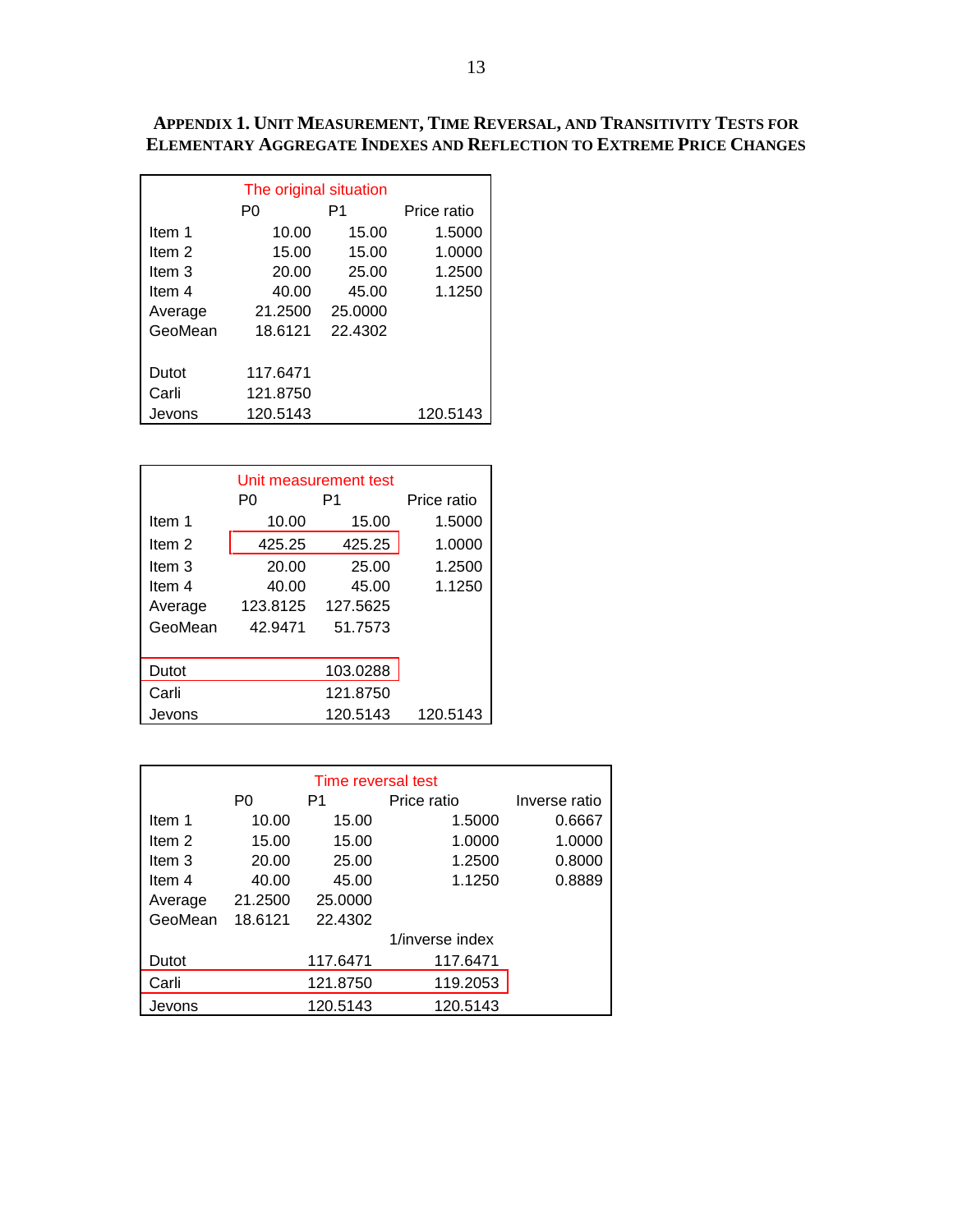|                                        | <b>Transitivity test</b> |          |          |             |        |        |        |  |
|----------------------------------------|--------------------------|----------|----------|-------------|--------|--------|--------|--|
| P <sub>0</sub><br>P1<br>P <sub>2</sub> |                          |          |          |             |        |        |        |  |
| Item 1                                 | 10.00                    | 15.00    | 20.00    |             | P1/P0  | P2/P0  | P2/P1  |  |
| Item 2                                 | 15.00                    | 15.00    | 20.00    |             | 1.5000 | 2.0000 | 1.3333 |  |
| Item 3                                 | 20.00                    | 25.00    | 25.00    |             | 1.0000 | 1.3333 | 1.3333 |  |
| Item 4                                 | 40.00                    | 45.00    | 50.00    |             | 1.2500 | 1.2500 | 1.0000 |  |
| Average                                | 21.2500                  | 25,0000  | 28.7500  |             | 1.1250 | 1.2500 | 1.1111 |  |
| GeoMean                                | 18.6121                  | 22.4302  | 26.5915  |             |        |        |        |  |
|                                        |                          |          |          |             |        |        |        |  |
|                                        |                          | P1/P0    | P2/P0    | P1/P0*P2/P1 |        |        |        |  |
| Dutot                                  |                          | 117.6471 | 135.2941 | 135.2941    |        |        |        |  |
| Carli                                  |                          | 121.8750 | 145.8333 | 145.5729    |        |        |        |  |
| Jevons                                 |                          | 120.5143 | 142.8720 | 142.8720    |        |        |        |  |